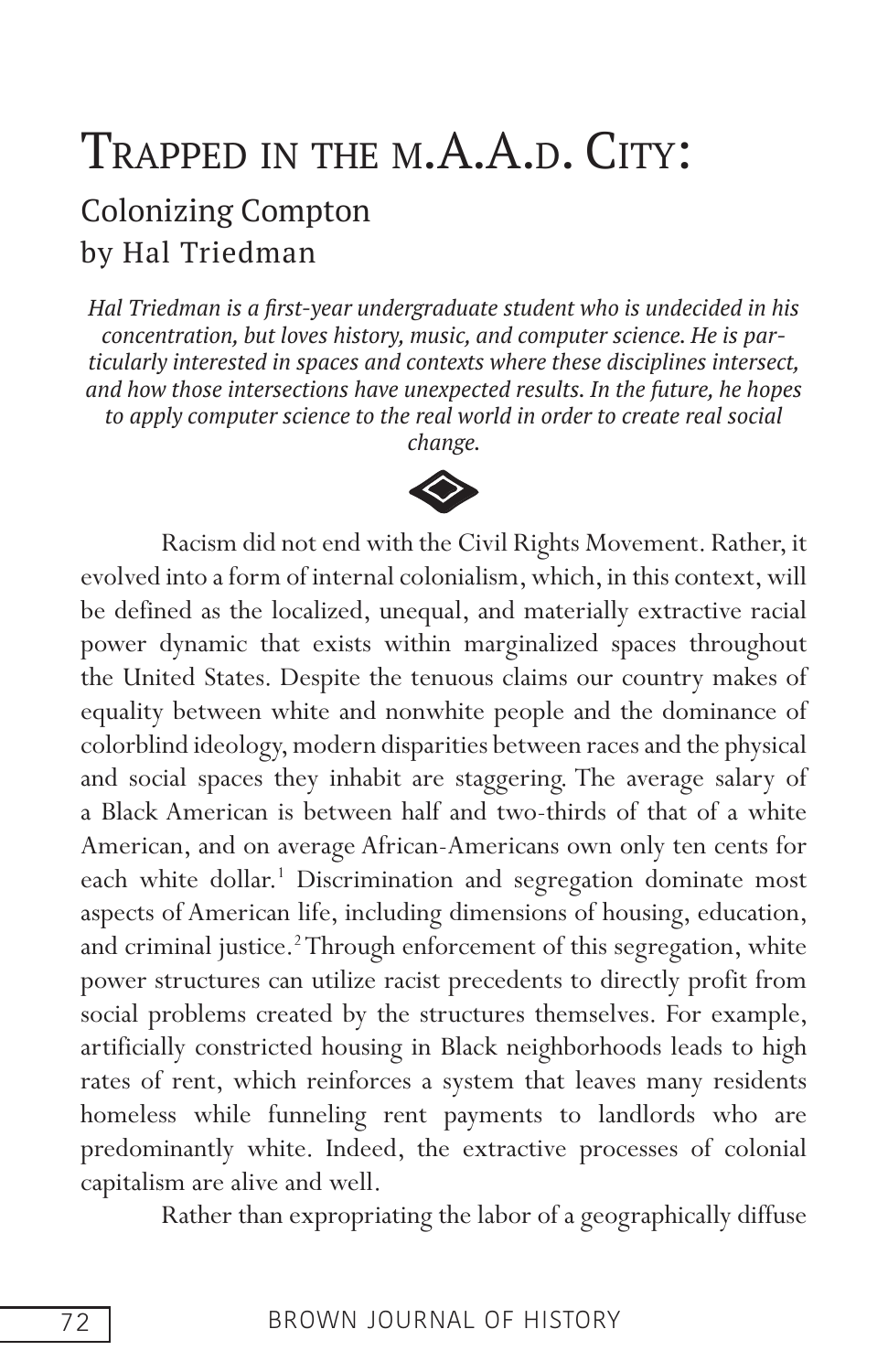black population through slavery or sharecropping, modern structural racism concentrates poverty in small areas and uses the resultant social dysfunction to justify the maintenance of oppressive and extractive systems. Here, poverty is drawn along racialized lines; therefore, race serves as the marker between exploiters and the exploited, and contemporary ghettoization enables processes of extraction. These extractive systems—which operate across lines of race—characterize the modern ghetto as a space of internal colonialism.<sup>3</sup>

Kendrick Lamar's album *Good Kid, m.A.A.d. City* (also referred to as *GKMC* in this paper) is a trip through one of these exploited spaces. The fractured narrative follows Lamar at age 16 through one harrowing Sunday in Compton. Throughout the day, he comes into contact with different forms of oppression, including police brutality, gang violence, depression, and substance abuse. These appear to Kendrick to emanate from the city itself. After his friend Dave is killed in a gunfight (in the narrative of the album), Lamar begins to come to terms with the colonized nature of the city's space and his own psyche. He begins to understand that this colonization is inextricably linked to the color of his skin. By the close of the album, he begins to reconcile with his roots, and proudly declares, "Compton, Compton/Ain't no city quite like mine."4

In *Compton* and throughout *GKMC*, Lamar follows in the tradition of George Lipsitz' Black Spatial Imaginary: he humanizes and creates out of habitually devalued space. However, he describes more than just the physical space of Compton, weaving his own work into the complex tapestry of West Coast 'gangsta rap.' By telling Compton's stories in vivid detail, he combats simplistic narratives of the city and provides proper context for the psychosocial drives that underlie the ghetto's cultural norms. Lamar therefore goes beyond a spatial reclamation of Blackness to engage in a reclamation of Compton's history, culture, and psyche. The prism of Kendrick Lamar's semiautobiographical narrative in *Good Kid, m.A.A.d City* lays bare the reality of his surroundings, and allows his audience to begin to understand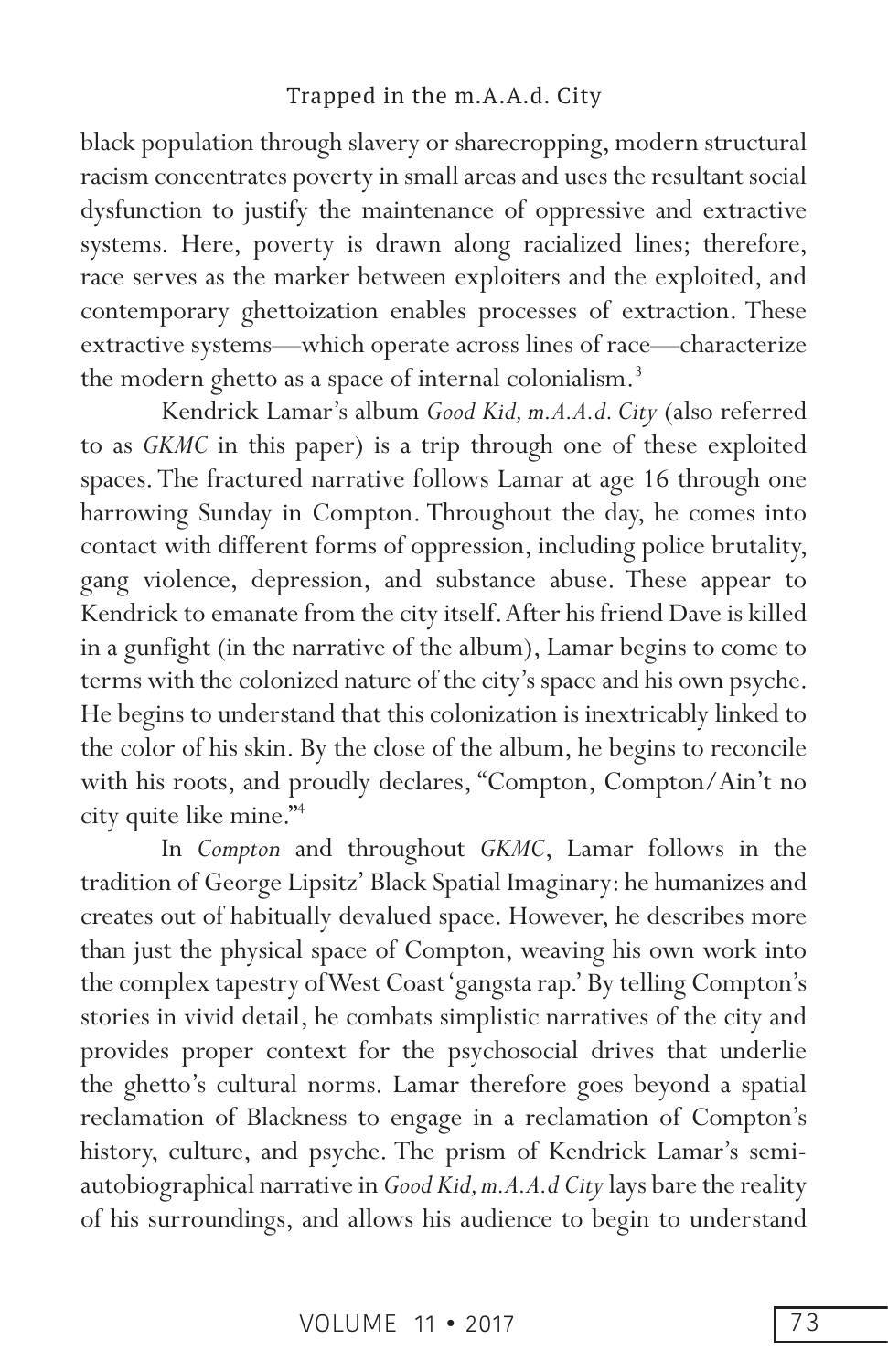how the internal colonization of a U.S. ghetto produces the collective psyches of the ghetto's Black residents.

# **I. How the City Went m.A.A.d.: The History of Structural Racism in Compton**

Throughout *Good Kid, m.A.A.d. City*, Kendrick Lamar employs the motif of a "dark room" and references "these walls" while discussing Compton. These are apt descriptions of the oppressive physical and mental space of the ghetto in three important respects. The first is that "walls" imply a feeling of being trapped or incarcerated in both the physical and psychological sense, which reflects the fact that, regardless of where Black people might go, they are relegated to ghettos by housing (among other structurally racist) practices. The second is that the setting itself is unnatural; it's not the darkness of night from which Lamar is attempting to break free, but rather the artificial darkness of a room or a cell, which is imposed by statesanctioned tactics of command and control policing. Finally, the third is the notion that the darkness itself connotes a lack of clarity or a sense of non-enlightenment, which is complemented by the implication that the lights *could* come on. Lamar isn't looking to leave the ghetto, but instead seeks to indict the colonialist practices that created it. These two simple images comprise a novel reanalysis of the ghetto psyche. Only by better understanding the history of the construction and enforcement of the ghetto can we contextualize Lamar's "walls." To do so, we will examine Los Angeles' and Compton's histories of housing, gang formation, and policing, and link these histories to broader systems of structural racism.

## **HOUSING**

Spatial segregation and the creation of ghettos is a major root of structural racism as it currently exists in the United States. The processes that drive people of color away from certain neighborhoods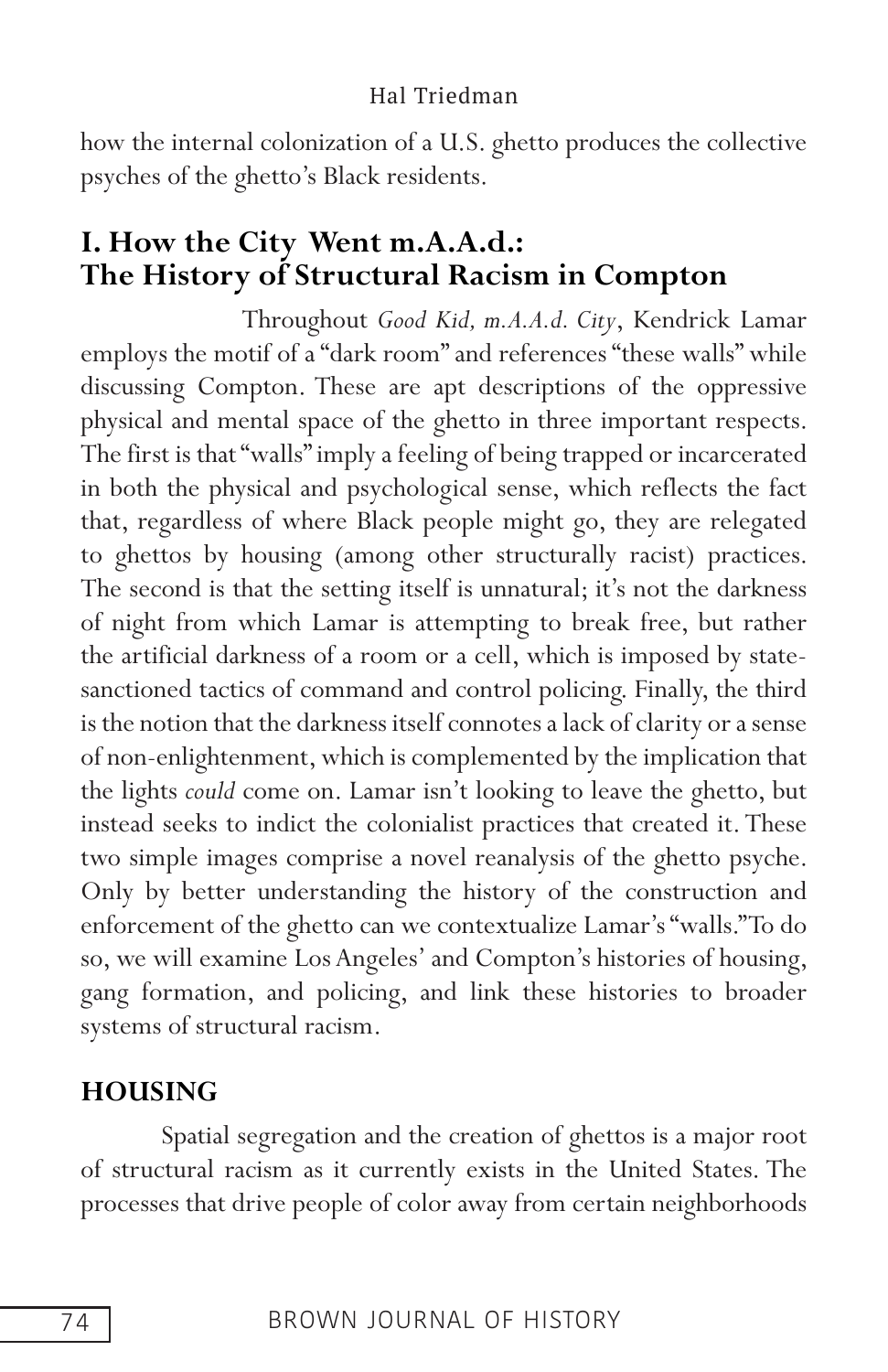to others allow for the concentration of racialized poverty, the formation of large-scale disparities in federal funding for schools, racialized policing of communities of color, and the social alienation of these communities. Gangs form—particularly among young people of color in the aftermath of migration—as a reaction to the kinds of economic, social, and spatial marginalization that result from living in ghettos.<sup>5</sup> Throughout *GKMC*, Compton's space and culture play the role of backdrop and impetus to act. Violence, both imagined and performed by characters throughout the story, appears to be a product of the city itself. Thus, the history of how Compton became a space of racialized poverty in Los Angeles, as well as how ghettoization contextualizes the rise of gangs, is critical to understanding Lamar's definition of the ghetto psyche.

## *Founding to WWII: Compton as a White Suburb*

With the end of Reconstruction and the rise of Jim Crow in the 1880's, Los Angeles emerged as a popular destination among Blacks looking to leave the south. By 1910, more than half of the Black people in California lived in Los Angeles. Regardless, segregation and discrimination were rampant. In fact, to describe the city, W.E.B. DuBois wrote, "to be sure Los Angeles is not Paradise, much as the sight of its lilies and roses might lead one at first to believe. The color line is there and sharply drawn."6 Between 1900 and 1920, the Black population of Los Angeles increased sevenfold. Yet it was confined by spatial boundaries and had to absorb the new population into the neighborhood of Watts. Through WWII, practices of exclusionary zoning and restrictive covenants in Los Angeles forced the vast majority of people of color into just East Los Angeles, Watts, and Little Tokyo, or 5% of the available land.<sup>7</sup> In addition, through the beginning of the 20th century Black workers were relegated to the lowest-paying occupations and excluded from the burgeoning oil and motion-picture industries.<sup>8</sup>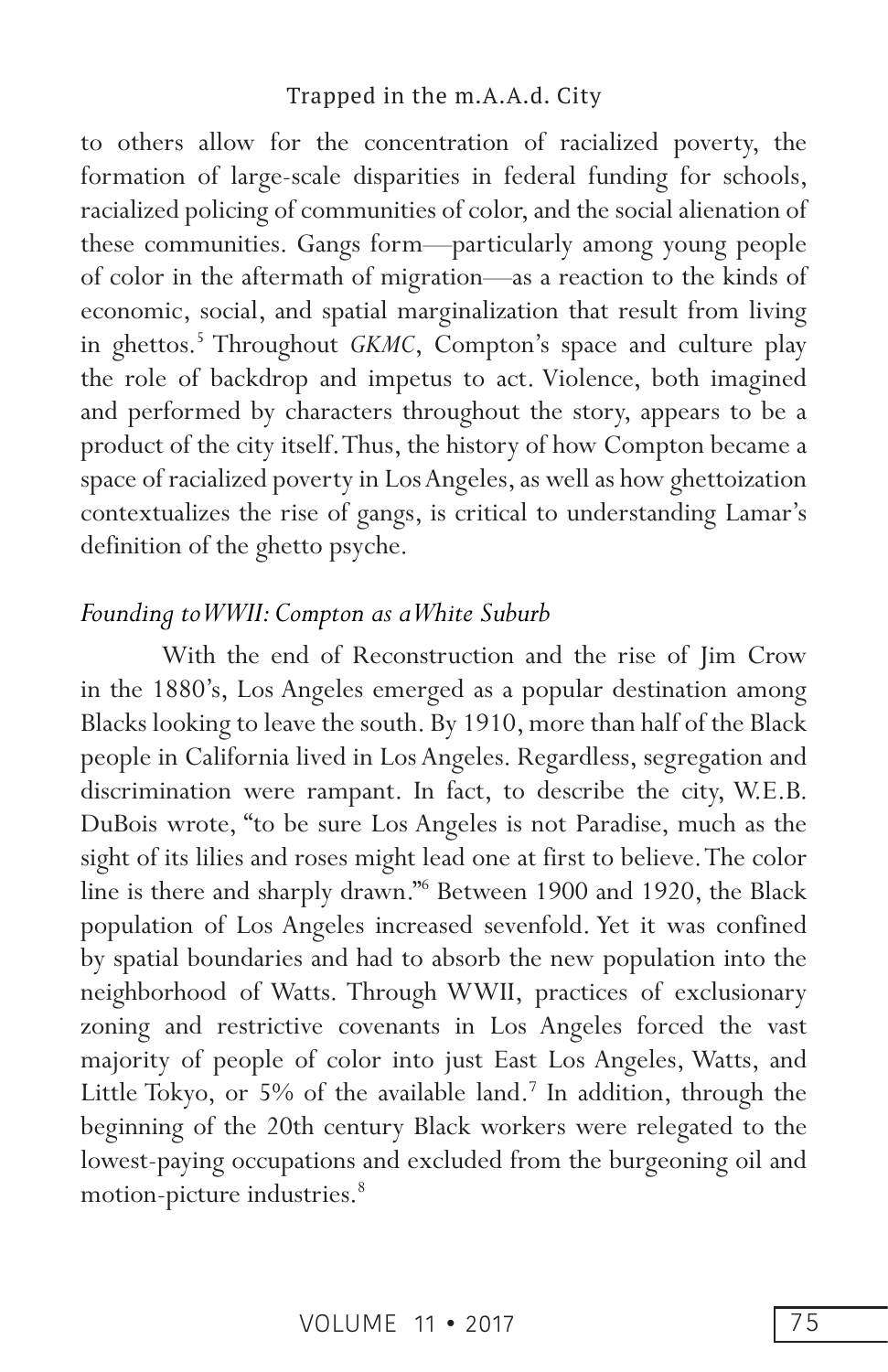Through this early period, Compton was a white, uppermiddle-class suburb. However, the influx of Black migrants in Watts led many middle-class Blacks to move to Compton. In 1939, the Home Owners Loan Corporation (HOLC) stated in a report that Compton property values were in jeopardy due to "subversive racial elements from [the] north," referencing both Watts and West Compton, which was segregated until the World War II employment boom.<sup>9</sup> Parallel to discriminatory WWII practices, the non-enforcement of health zoning codes produced the dilapidated, vermin-infested warehouses and junkyards common to those neighborhoods. Overcrowding and poor infrastructure in communities of color exacerbated the effects of floods, ineffective municipal services, and the pervasive use of unsanitary outhouses.<sup>10</sup>

In the 1940s, 100,000 Black people moved to Los Angeles. As blockbusting practices led Angeleno neighborhoods such as West Compton to transition from middle-class-white to middle-class-Black, public outlets for expression and recreation like playgrounds and public swimming pools effectively disappeared. In that same decade, racial tensions started to flare up, as exemplified by the "Zoot Suit" riots of 1943 that targeted both Latinx and Black people. In a response of defensive localism, Black street gangs began to form in the late 1940s. At the same time, the formation of white gangs produced friction with Black gangs during periods of increasing school integration. These turf wars created local gangs, but these did not represent the modern conception of a street gang: their goals were strictly related to securing and maintaining an (ethnically homogenous) territory rather than making money by engaging in traditional vice (e.g. gambling, selling drugs, etc.).<sup>11</sup>

#### *Post-WWII to Watts: Possessive Investment in Whiteness*

Half of the home loans taken out in Southern California in the 1950s were provided by the GI Bill or the HOLC. This meant that the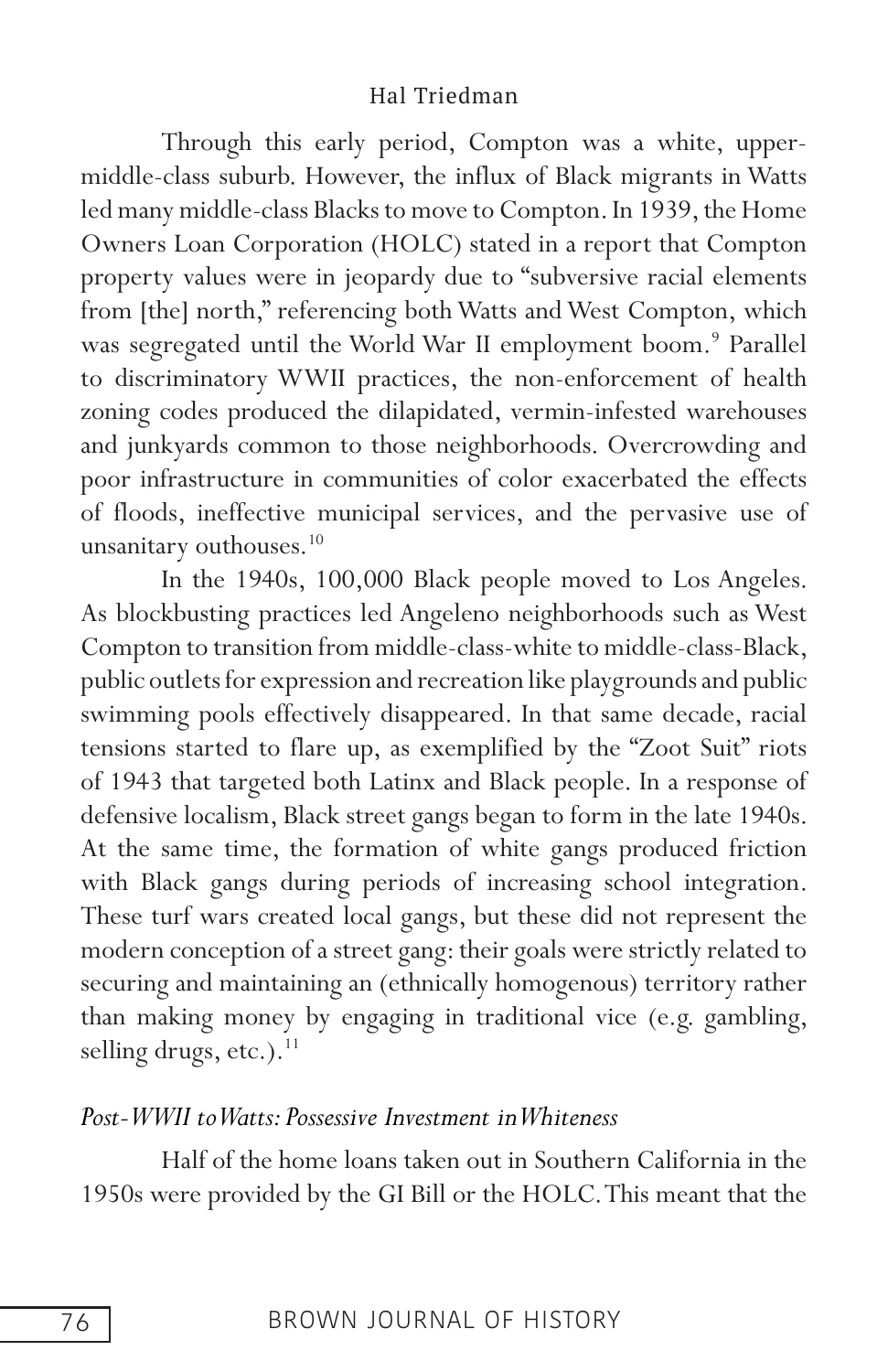racially exclusionary criteria used in securing those loans (in Southern states the GI Bill was implemented along racial lines, and the HOLC practiced rampant redlining<sup>12</sup>) ensured that government money for tax deductions predominantly flowed into white suburbs, rather than into highly concentrated pockets of poverty consolidated in chiefly black neighborhoods. These policies, detrimental to people of color in Southern California, led to the segregation of the Los Angeles metropolitan area.13 This neighborhood segregation was compounded by urban sprawl and the primacy of freeways.<sup>14</sup>

Meanwhile, in 1950, 93% of Compton's residents were white. As many suburban areas were deeply invested in the educational, financial, and social privilege conferred by whiteness (and were therefore reliant on a tacitly white supremacist ideology<sup>15</sup>), white Comptonites used any means necessary to keep Compton segregated. They lobbied to pass zoning restrictions segregating the city in 1949.<sup>16</sup> They utilized restrictive covenants that racially discriminated against nonwhite buyers—typified by realty signs that read 'For Sale: Highly Restricted'—even after these practices were ruled unconstitutional by the Supreme Court.<sup>17</sup> They even resorted to violence and persecution: in 1953, five real estate agents were arrested and multiple white home-sellers from Compton were beaten by other residents for selling property to Black families.18

These strategies point to a cutthroat mentality to defending Compton's property value (and hence value within the white spatial imaginary) against the perceived threat of people of color. As the strategy of creating, and profiting from, Black ghettos took root in the minds of white Angelenos in the mid-50s, high-rise public housing proliferated in the center of Black neighborhoods. This functioned to concentrate poverty, cement strict lines of segregation, and nurture the proliferation of gangs. However, these were not the small-time turf defenders of the late 40s. These new gangs often engaged in traditional "vice" (gambling, prostitution, minor drug-dealing, etc.); by the late 1950s, gang violence in Watts had reached epidemic levels.<sup>19</sup>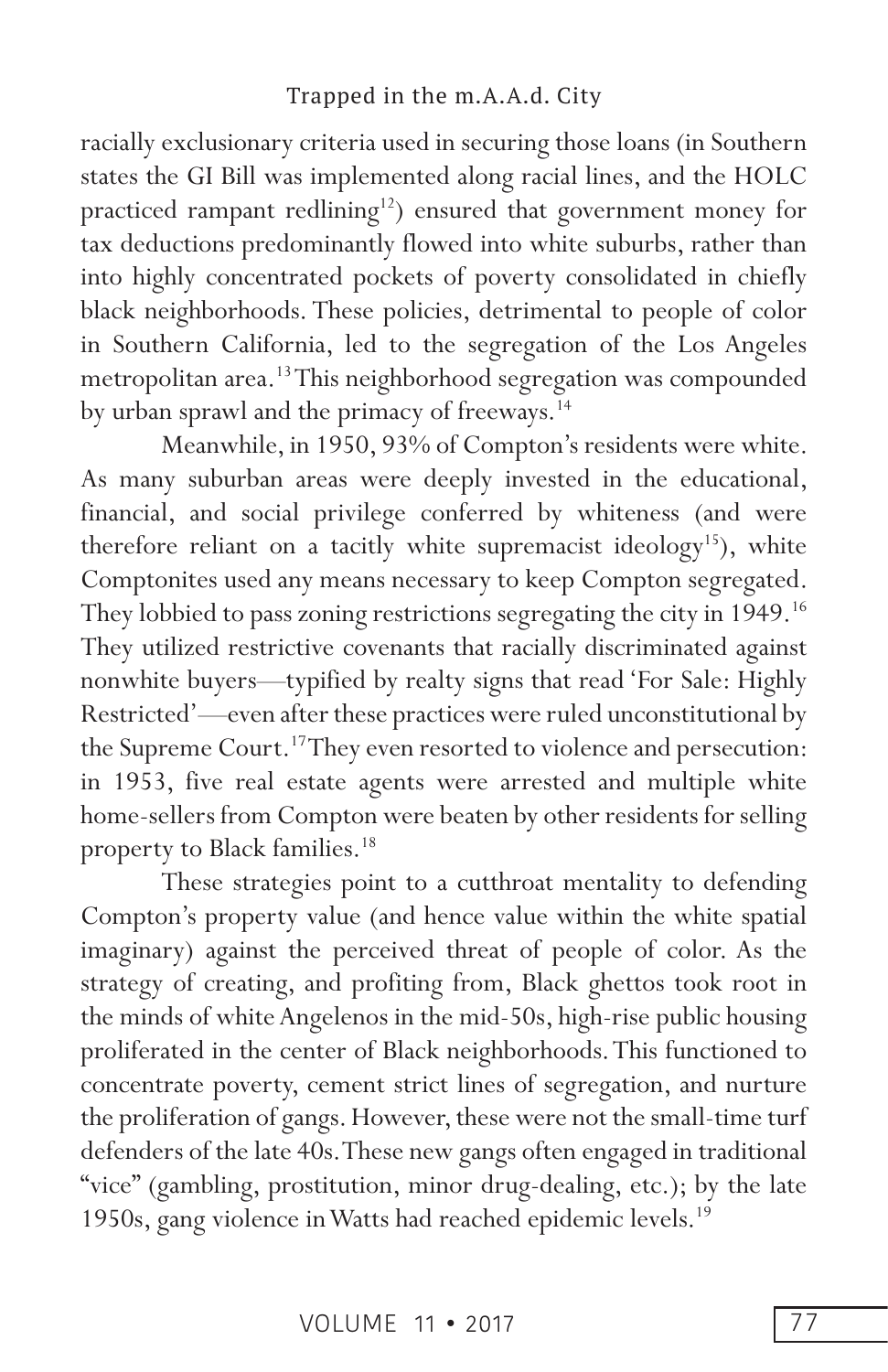## *Watts to the War on Drugs: White fight and Transition*

The Watts Uprising—six days of rioting and unrest in the Watts neighborhood of Los Angeles caused by allegations of police brutality—motivated white residents to flee Compton en masse. The ill effects of their money leaving with them were not felt until the late 70s and early 80s when banks closed, the tax base eroded, businesses left, and schools began to fall apart.<sup>20</sup> Many segregated Angeleno neighborhoods quickly transitioned from explicit "whites only" policies to implicit "non-whites only" policies in just a few years.<sup>21</sup> After Congress passed the Fair Housing Act (1968), the Home Mortgage Disclosure Act (1975), and the Community Reinvestment Act (1977), federally-backed home loans finally became available to low-income and minority communities at an equitable rate. However, conventional private loans soon became the main means of financing home purchases and facilitated white flight out of Los Angeles in the late 1970s and early 1980s.<sup>22</sup>

In 1960, Compton had a white population of 21,076 and a Black population of 13,946. In the decade following the Watts Uprising, the Black population quadrupled while the white population stayed the same.<sup>23</sup> Previously racially segregated neighborhoods developed class segregation as middle-class Blacks moved into formerly white neighborhoods. Meanwhile, white homeowners became landlords who, emotionally and financially divested from Compton, charged high rates of rent, oversaw the deterioration of their property, and shut down businesses.<sup>24</sup> By the 1970s, Compton was a city of color, and Black people constituted the new majority.<sup>25</sup>

For several years following the Watts Uprising, the social mantle that had once been carried by gangs was taken on by the Black Power movement, which constructively organized within the ghetto against the internal colony status that it had assumed in an attempt to lighten Lamar's "dark room." COINTELPRO (a series of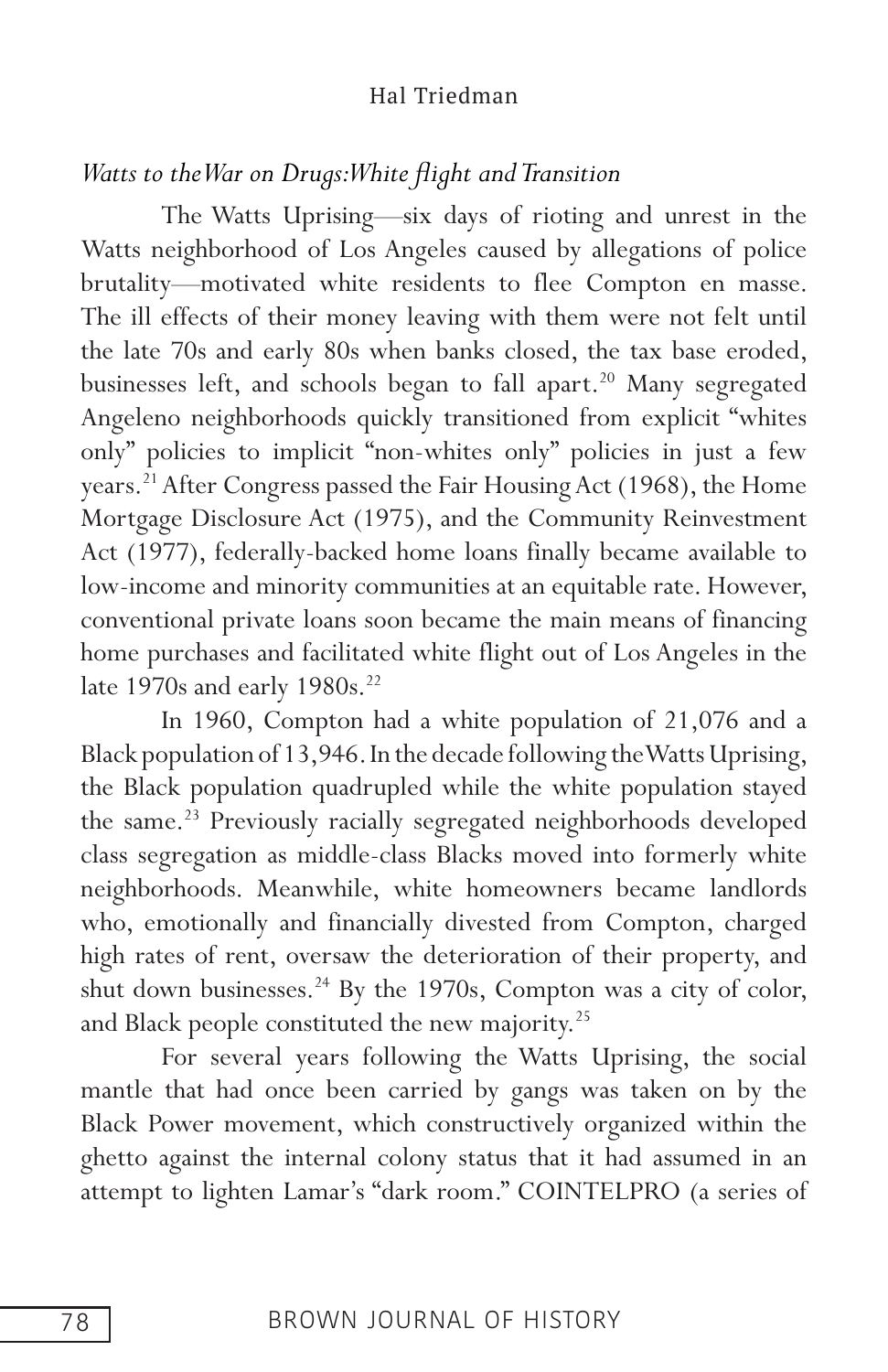projects coordinated by the FBI to disrupt radical American political organizations and discredit their leaders) and LAPD's Public Disorder Intelligence Division's quickly cracked down on Black Power organizations in 1968-69. This coincided with a resurgence of gang violence in the 70s: immediately after the Black Power movement fell apart between 1970 and 1972, the first Crip sets formed throughout the city and secured a high level of social dominance. In response to the violent emergence of the Crips, several rival gangs encompassing South-Central Los Angeles and Compton merged to create the Bloods between 1973 and 1975.<sup>26</sup>

#### *The War on Drugs to Good Kid m.A.A.d. City: Neoliberalism at Work*

Between 1978 and 1982, as neoliberalism started to become a dominant philosophy in the United States, there were several plant closures in communities of color in Los Angeles and 70,000 layoffs. The child poverty rate in Compton lay just over 40%, and the combination of deindustrialization, unemployment, and poverty produced skyrocketing gang participation. By 1982, there were 155 gangs in L.A. County, encompassing 30,000 active members. By the mid-90s, there were almost 300 gangs in Los Angeles, with a membership of 35,000. Gang life was pervasive in both social and economic dimensions, and was oftentimes the only means of securing money, social capital, or protection from other gangs. Given the profound disinvestment from South-Central Los Angeles as a productive cultural and economic space, these social formations make sense despite the madness and violence found on the street-level.<sup>27</sup> By the 1990s, the rise in crack and drug-related gang activities made Compton infamous as the supposed "murder capital of the nation," and the rise in gangsta rap immortalized the city in American myth.<sup>28</sup> At the same time, federally subsidized housing continued to be disproportionately clustered in high-poverty communities of color. This contributed to overcrowding and the concentration of poverty; FHA loans, though offered to more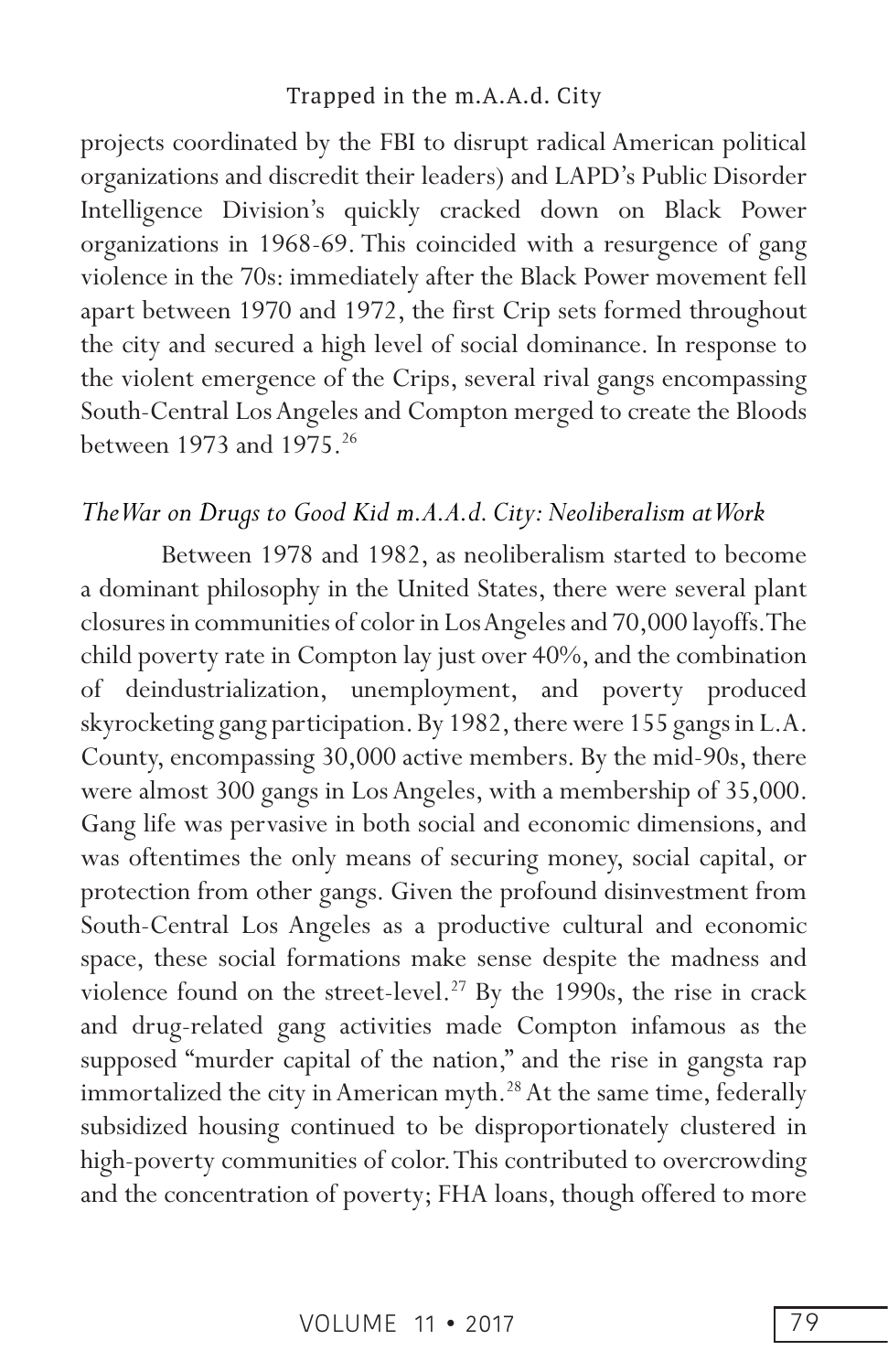low income people of color, continued to fund white flight to the suburbs.29 In 2017, Compton is 58% Latinx, and tensions are blackbrown rather than white-nonwhite, with each group blaming the other for Compton's decline.<sup>30</sup> Regardless of tensions, the city suffers from the effects of a large-scale colonial exploitation derived from racialized historical precedent.

Between 1990 and 2000, predominantly white neighborhoods in Los Angeles became more diverse, but none lost their characterization as predominantly white. By any meaningful measure, Los Angeles is still segregated.31 In 1998, a Black home loan applicant in Southern California was 56% as likely as a white applicant to receive approval; this disparity was much more pronounced in the suburbs and diminished in metropolitan areas, which illustrates the contemporary reproduction of segregation.<sup>32</sup>

Compton's continual processes of ghettoization and extraction wreak havoc on the psyches of its residents. As ghettos are spaces that manifest poverty, population turnover, crime, fear of crime, noise, and overcrowding, the experience of living in an American racialized ghetto dramatically increases the likelihood of developing mental illness. Experiments prove that the *experience* of racism—on both individual and structural levels—is strongly correlated with poor performance, anxiety, depression, and substance abuse.<sup>33</sup> The extension of spatial devaluation to personal devaluation is exemplified in *GKMC*, and is illustrated by Lamar's ruminations on depression, addiction, and death. *Good Kid* invokes imagery of suicide ("Got animosity buildin', it's probably big as a building/Me jumping off the roof is me just playin' it safe"), and includes a verse about how he wants to shut himself in and take Xanax and psilocybin mushrooms so that he can forget about the violence that surrounds him. *Swimming Pools (Drank)* depicts his history of alcoholism due to feelings of inferiority. Finally, in *Sing About Me*, Lamar contemplates his own death, and emphasizes his selfhate ("Everyday that glass mirror get/tougher to watch"), feelings of imminent doom, and acceptance of death. While Lamar never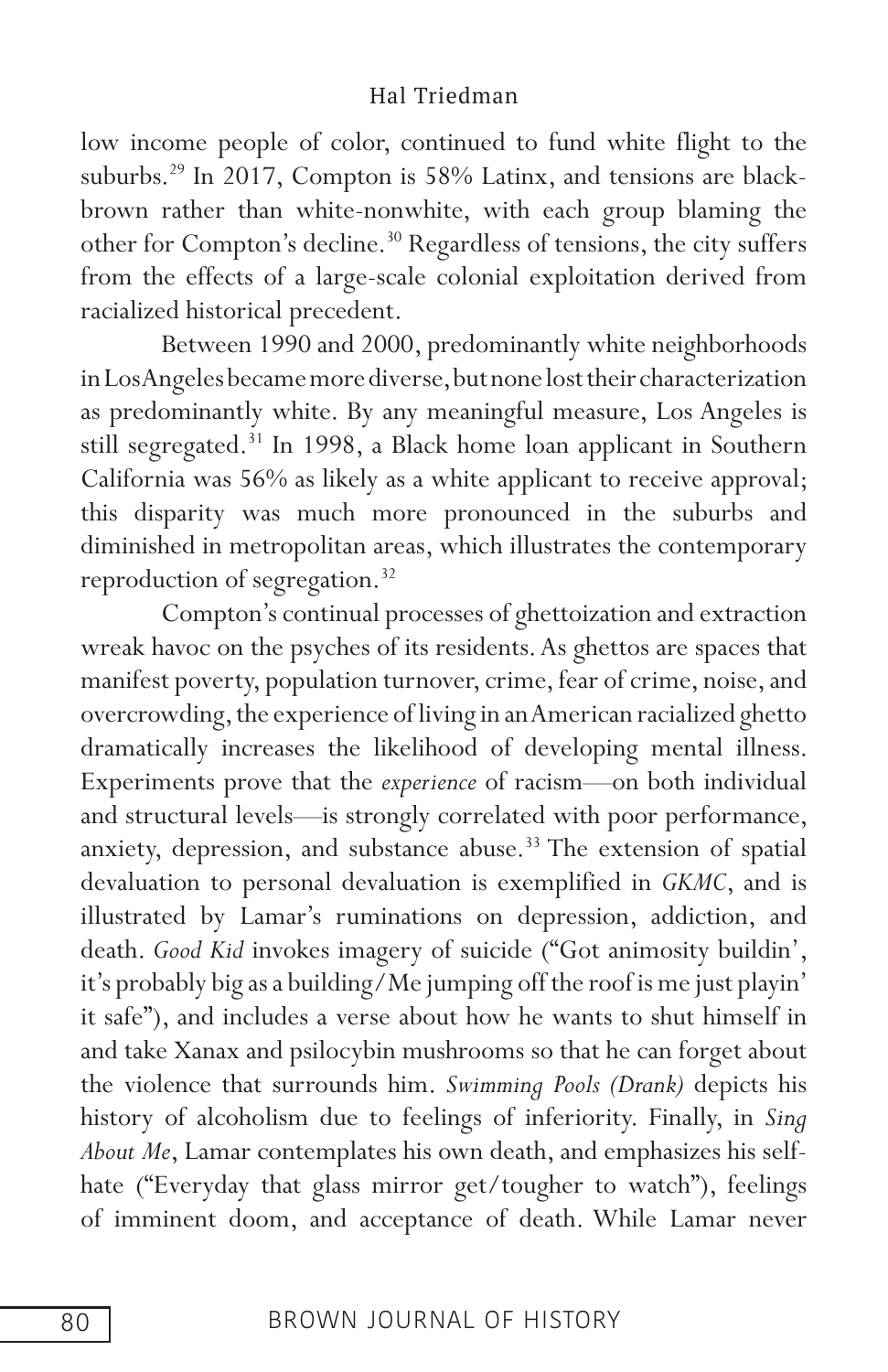claims to speak for the whole of Compton, the thread of inferiority, mental illness, and self-hate he bares to the world characterizes every character he depicts in *GKMC*. Moreover, these psychological markers stem from the fact that their identities derive from the deprived world that surrounds them.

Los Angeles' history of ghettoization has damaged Compton deeply by concentrating poverty, creating and fueling gang violence as we know it, and irrevocably colonizing the psyches of its residents. But this phenomenon is larger than any one city—the historical forces that produced ghettoization in Compton functioned on a national scale. Douglas Massey and Nancy Denton's *American Apartheid* illustrates how in every major city, "improvement organizations" propagated restrictive covenants and zoned Black citizens into segregated neighborhoods that turned into ghettos. Real estate agents across the country who sought to profit from blockbusting steered Black buyers into carefully picked neighborhoods in the midst of racial transition and gave out duplicitous loans designed to default. HOLC practiced redlining in nearly every major city and the GI Bill funneled returning veterans into housing areas on the basis of their race. Compton is not a historical anomaly; terrifyingly, it's the historical norm. The history of the ghettoization of Compton points to the fact that powers of white supremacy are invested in the construction of this oppressive system, and that these powers must employ constant coercion to maintain it in both spatial and mental dimensions.

## **POLICING**

Since the conditions of material deprivation within the ghetto render it nearly unlivable, the internal colony of the ghetto is an inherently unstable social formation. It takes a system of control and an oppressive atmosphere of ever-present acts and threats of violence to preserve the extractive system of social disorder that defines the ghetto. In the narrative of Compton traced by *GKMC*, this violence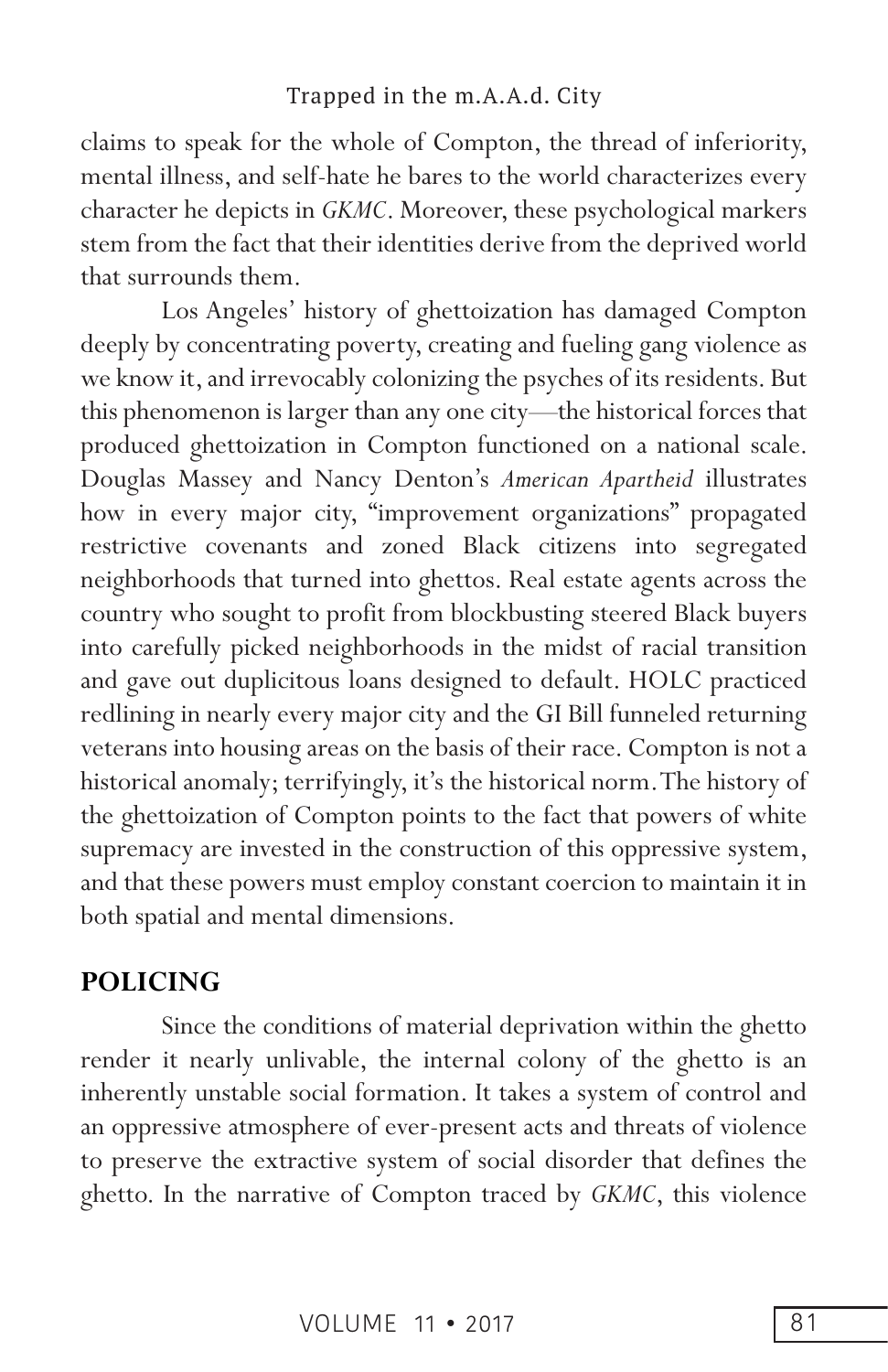falls upon both the gangs and police.

Contrary to the behavioralist, culture-of-poverty narrative of "Black-on-Black" violence that is usually imposed on mainstream stories of gangs, Lamar contextualizes gang violence in psychological and spatial terms; the systemic and senseless violence comes from the LAPD, which has a history of highly invasive, repressive, and extractive policing. Throughout *Good Kid, m.A.A.d. City*, Lamar expands on these points by providing examples of his distrust of the police. He elucidates how the state not only forces dispossessed people of color into deprived spaces, but also uses force to keep them there. Los Angeles has historically pioneered sophisticated and centralized technological methods of policing their citizenry. The massive mobilization of force deployed during the Watts Uprising of 1965 and the Rodney King Uprising of 1991 is indicative of the invasive level police involvement in L.A. communities of color. LAPD uses a highly technological system (e.g., a seamless integration of helicopter and ground-level policing) to economize their version of command policing in order to enforce spatial power relations, and has blazed the trail for technologically advanced systems of control in nations across the world.<sup>34</sup> Over its racialized history, Los Angeles has consistently sought to centralize and consolidate state police control over Angelenos, with a particular focus on Angelenos of color.

The modernization of the LAPD started in 1956, when the department recognized the effectiveness of helicopters in establishing social control in the Korean War and began to purchase helicopters in an attempt to economize police work and outgun criminals. This was four decades before the beginning of the Department of Defense's 1033 Program (started in 1997), which allows the Pentagon to transfer surplus military supplies to police forces across the country and has led to the nation-wide militarization of police forces throughout the country (as illustrated by events in Ferguson in 2014).<sup>35</sup>

In 1967, after the political mobilization of Black gangs for the cause of Black Power, the LAPD created the world's first SWAT team.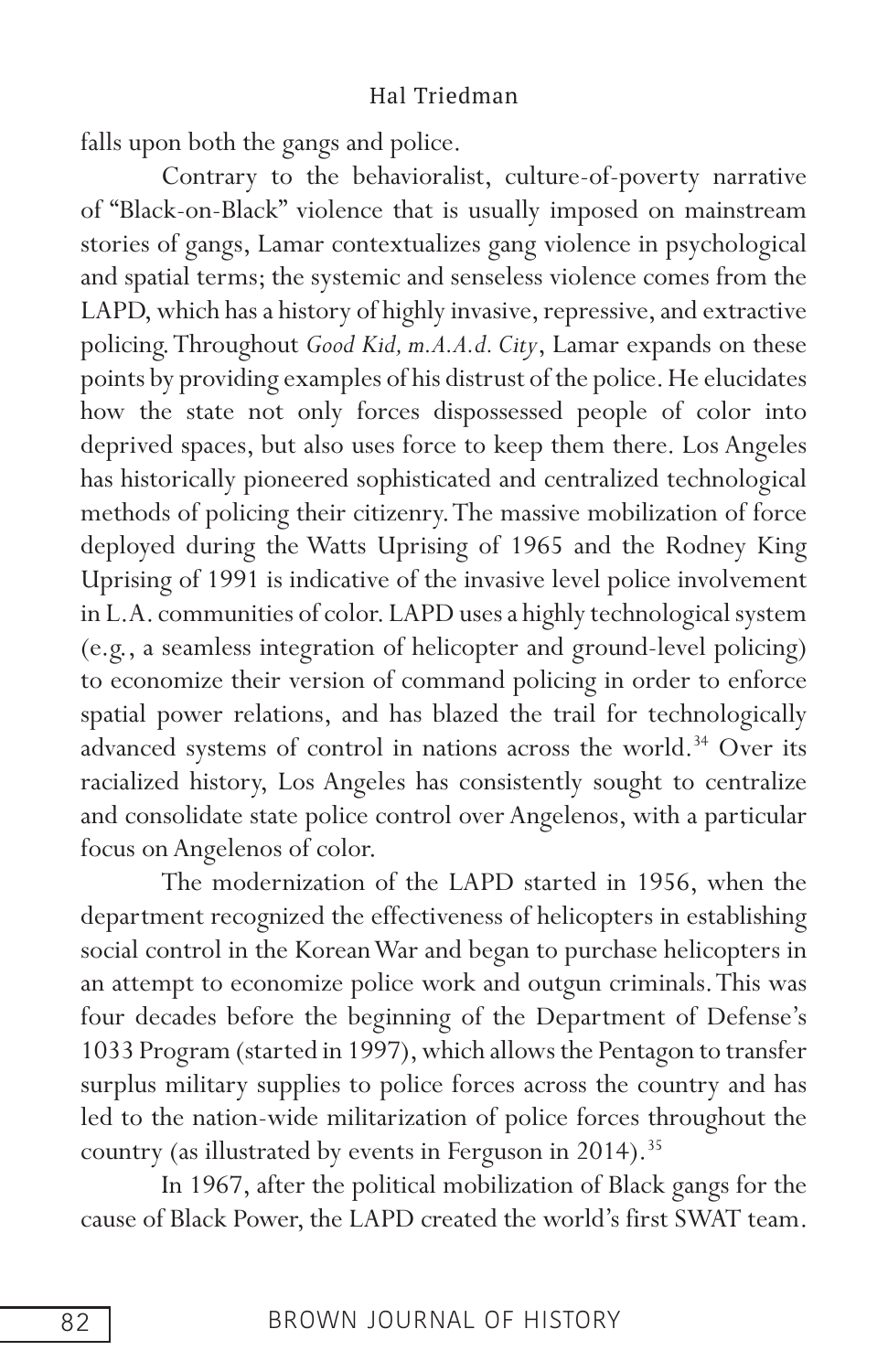Its first deployment was at the Black Panther Party's Los Angeles Headquarters in 1969 and constituted part of the post-Watts police militarization and repression of radical Black politics.<sup>36</sup> The systematic destruction of the Panthers contains at its heart the truth of the state's racial ideology: it does not want the ghetto to be fixed. The ghetto is easier to control when it is broken, and fixing the ghetto would entail a true racial reckoning with the horrors of modern racism.

Rates of gang violence surged as police raids and COINTELPRO misinformation wreaked havoc upon Black organizing communities, and reached unprecedented levels by the mid-70's. The LAPD, in response to both this rise in gang violence and the burgeoning crack epidemic of the early 80's, formed the Community Resources Against Street Hoodlums (CRASH). CRASH was a specialized gang unit notorious for holding an extremely violent vision of frontier justice, which the unit enforced on a daily basis in neighborhoods like Watts and Compton. Their motto read as follows: "We intimidate those who intimidate others."37 Though CRASH was disbanded in the late-80's amidst public outcry against their tactics, the LAPD's ideology of normalized violence endured. Steve Herbert's ethnographic survey of LAPD notes that officers "cannot even understand, much less staunch" the deeper reasons or motives behind gang violence.<sup>38</sup> There was, and continues to be, a complete empathic disconnect between communities of color and state actors who police them.

Rampant police brutality, inflicted on residents of color in Los Angeles, continued throughout the 80's and 90's. There were many officers in the department who "repetitively [used] excessive force against the public and persistently [ignored] the written guidelines of the department regarding force."39 Pressure stemming from brutality erupted into the mass protest and rioting in 1991, after a video went public showing policemen beating Rodney King, a Black motorist. In the aftermath of the assault on Rodney King, William Bratton, who oversaw the implementation of New York Police Department's stopand-frisk policy, rose to the position of commissioner of the LAPD.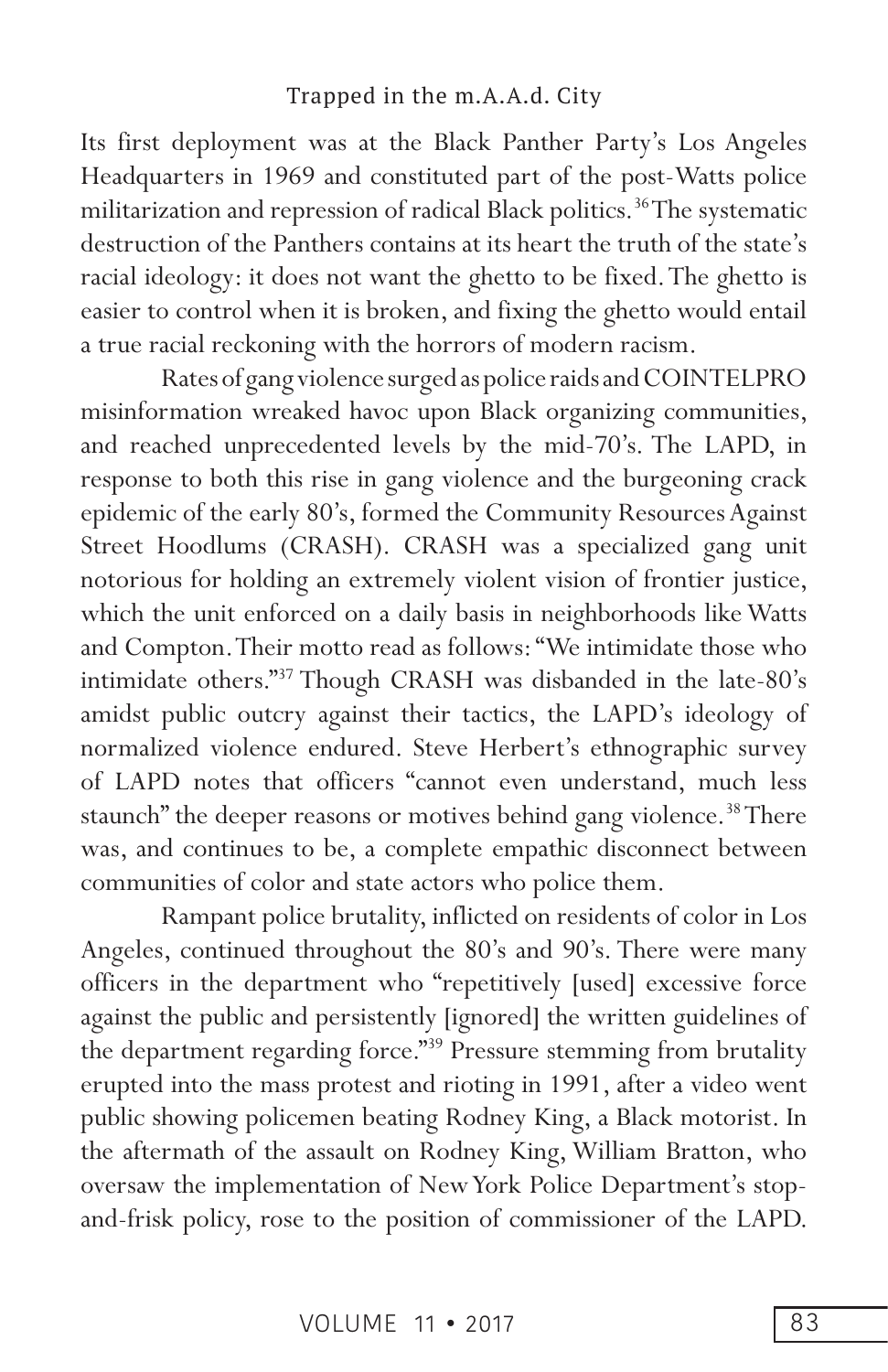There he developed a centralized computer system to further expand officers' ability to conduct surveillance on citizens. However, by relying on this newly developed system, officers further lost touch with the nuances of the communities they policed. These officers began to bluntly categorize groups of people as "good" or "bad," and aggressively moved against the latter.<sup>40</sup>

The increasingly violent, militaristic habits of the LAPD in the post-Rodney King era reveal this disconnect to a powerful degree. Despite many community outreach efforts intended to build trust between residents of ghettos and police by providing necessary social services, the police still operate brutally based on structural assumptions of Black criminality. For example, SWAT raids, historically used for the repression of Black politics, have increased from 3,000 per year in the 1980s to more than  $40,000$  per year in  $2017.<sup>41</sup>$  Military policing has exacerbated a moralistic, "good guys vs. bad guys" narrative to justify police action, regardless of what that action entails or how it might affect citizen populations.<sup>42</sup> The LAPD's toxic culture of masculinity, race, and morality, coupled with its capability for command policing, underscores the damage done to communities of color on an everyday basis.

## **II. Brutalizing the "Good Kid"**

Lamar highlights the absurdity of violence in Compton in *Good Kid*. In the song, he first is beaten up by a couple of gang members who think that his nonalignment with any gang in the region is equivalent to membership in a rival gang. As he drives away from the encounter, he is pulled over by the police and interrogated—even after he asks the officers for help, he is beaten up again. In both verses, the actions of the aggressors are identical despite the supposed opposition of the gang members and the police. For instance, the motif of "red and blue" is used to stand for the colors of both the rival Pirus and Crips and the flashing lights of a police cruiser.<sup>43</sup> In both situations, Lamar's truthful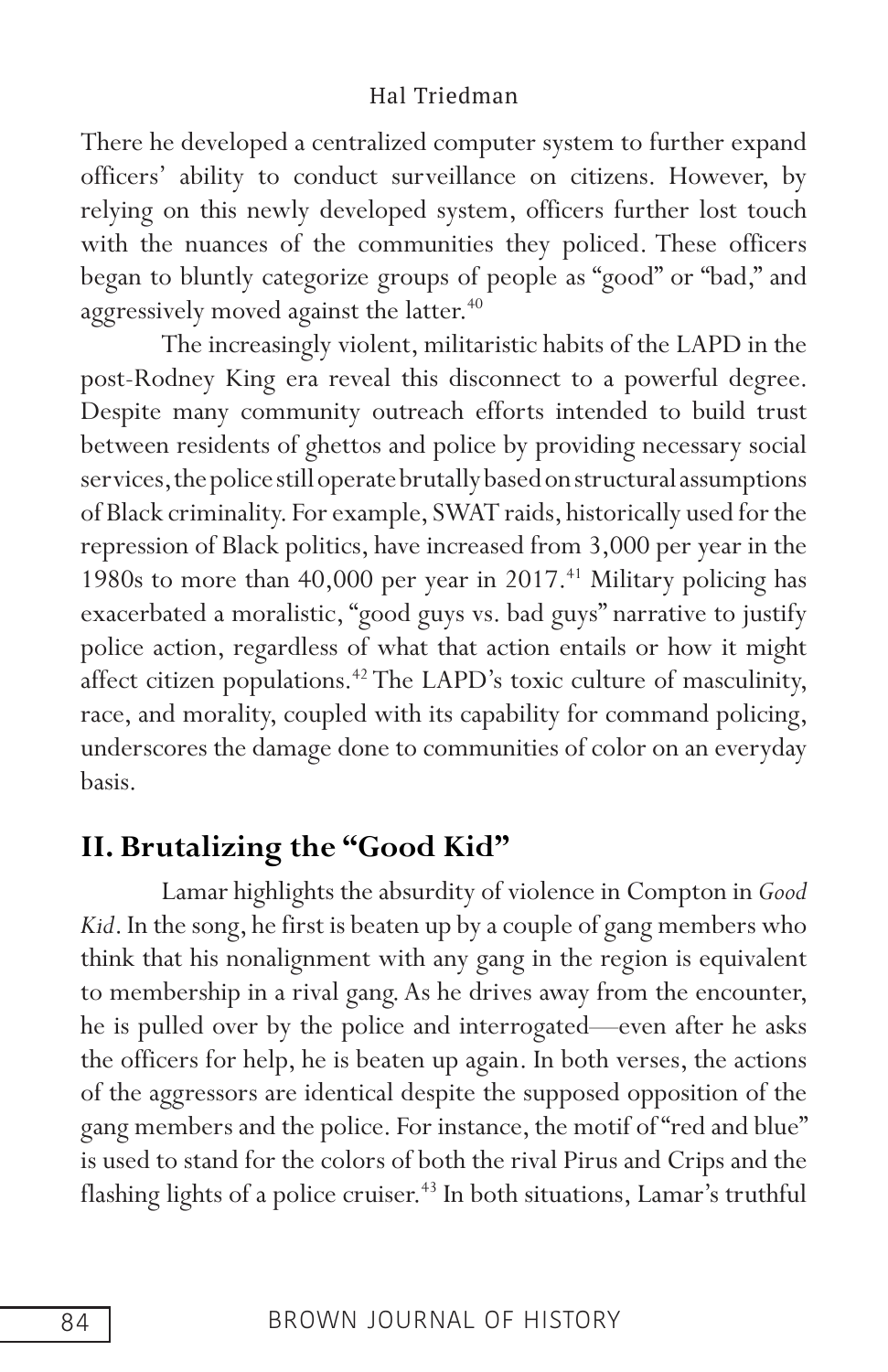and desperate protestations that he is not a gang member are ignored, because the space he inhabits dictates to others that he must conform to society's expectations for him. The result in both cases is brutal and oppressive: the aggressors step on Lamar's neck, which connotes the suffocating power of place to define identity and induce violence.

Lamar's interaction with the police is an illuminating example that clarifies how police power works, particularly in the context of the spatial dynamics in the LAPD. Though the policemen start by "[promising him they] can help," the dynamic of the interaction soon shifts and they are "[holding Lamar] against [his] will." They ask him to "lift up [his] shirt," hoping that a tattoo of affiliation will prove their assumption that he is a gang member and allow them to take the "pleasure" of "[putting Lamar] through gang files." Though their assumption is wrong, they still claim to "know that he's down"—that he is engaging in the gang lifestyle—because he is a Compton resident and continue to beat him.

At the same time, Lamar is editorializing the interaction. Encounters like this are so common for him that he "can never pick out the difference and grade a cop on a bill," and he feels that "every time [police] clock in the morning…[they] just want to kill/all [his] innocence." Though Lamar has a "purpose to persevere as a better person," his lived experience indicates that these personal aspirations make little difference, as the police fear him nonetheless as a Black man from Compton. The social disconnect of the LAPD, derived from their long history of technological policing, does not allow them to perceive Lamar's humanity. The LAPD's legacy of brutality allows him to explore the ways in which their violence towards the population of Compton is systemic, extractive, and based in racist ideologies of control.

Police violence, and the brutality of the criminal justice system as a whole, is once again a phenomenon that takes place on a scale far larger than Compton or Los Angeles. Michelle Alexander shows in *The New Jim Crow* how the War on Drugs has created a racial caste system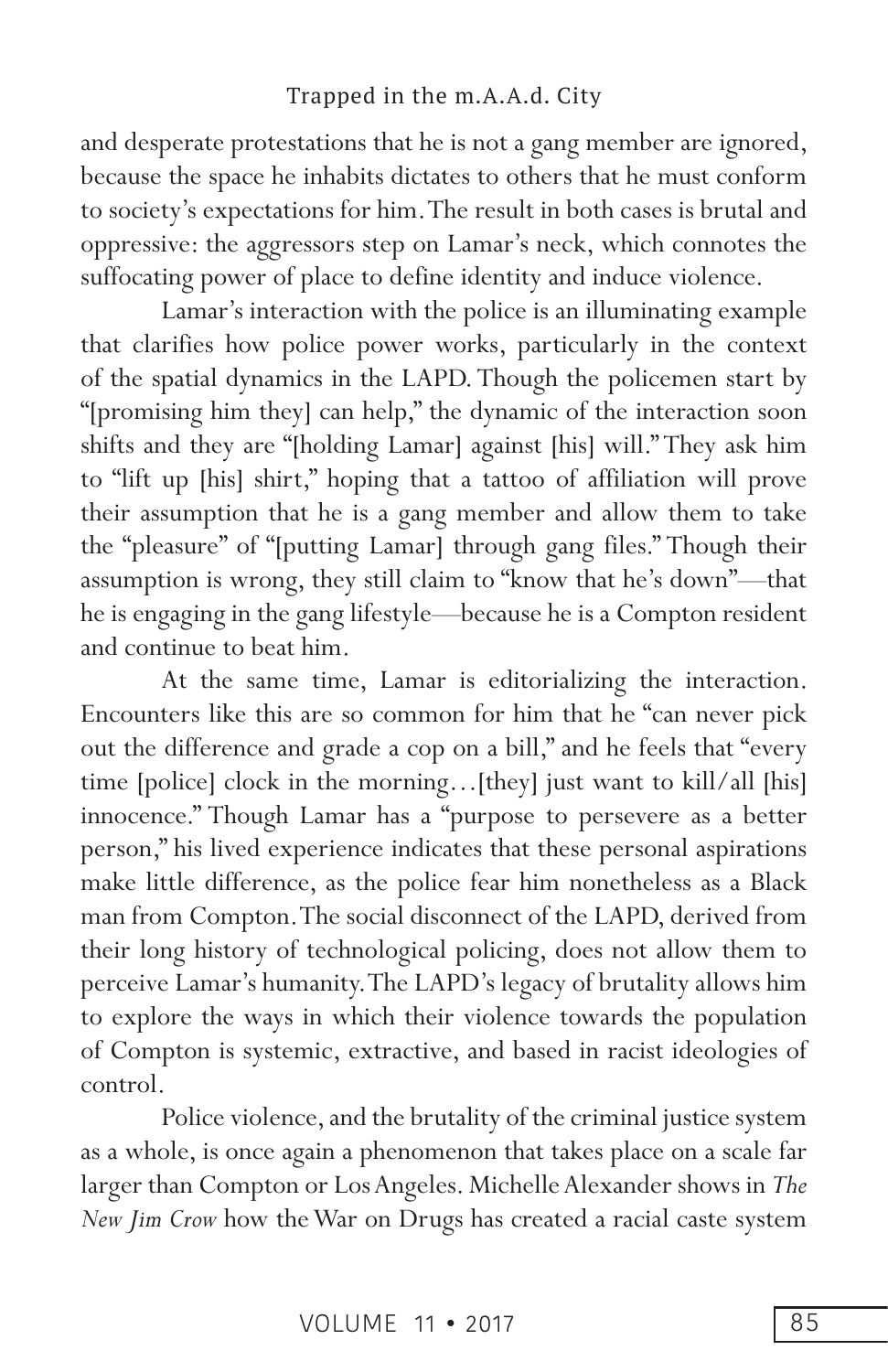in the United States that rewards police departments that engage in invasive and extractive policing (practices pioneered by LAPD) while punishing and stigmatizing people of color. Alexander details two processes that particularly relate to the narrative of *Good Kid, m.A.A.d. City*. The first is the heightened individual discretion of police officers, christened by Supreme Court decisions over two decades. Alexander writes, "In the years [from 1982 to 1991], the Court has heard argument in 30 Fourth Amendment cases involving narcotics… All save two involved a search or seizure without a warrant or with a defective warrant. And, in all except three, the Court upheld the constitutionality of the search or seizure."44 These Court decisions sanctioned the exercise of power by officers over anyone deemed "suspicious" (under wide, ambiguous criteria), as seen in *Good Kid*. The second is the successful political campaign for mandatory minimum drug sentences, which criminalizes and stigmatizes users with a medical problem while removing them from society at a high cost and for large amounts of time. Compton residents are acutely aware of mandatory minimums: on *Money Trees*, Jay Rock raps "Drop that work [some drugs] up in the bushes/Hope them boys [the police] don't see my stash/If they do, tell the truth/This the last time you might see my ass" in reference to the potential jail time a Black man faces for charges of drug possession.45 The criminal justice system in Los Angeles and in the U.S. as a whole—from the police to the courts to the prison system—constitutes a new form of racialized social control.

In *Real*, arguably the most introspective song on the album, Lamar analyzes the behavior of both his friends in Compton and of himself and begins to understand that the dominant white supremacist narrative of the ghetto has taught them to hate their surroundings and by extension themselves. *Real* reserves passing judgment upon the space that killed Dave—and that is its own kind of forgiveness. With this song, Lamar takes a step towards breaking down his internal walls and freeing his mind.

As stated at the beginning of this essay, *Good Kid, m.A.A.d.*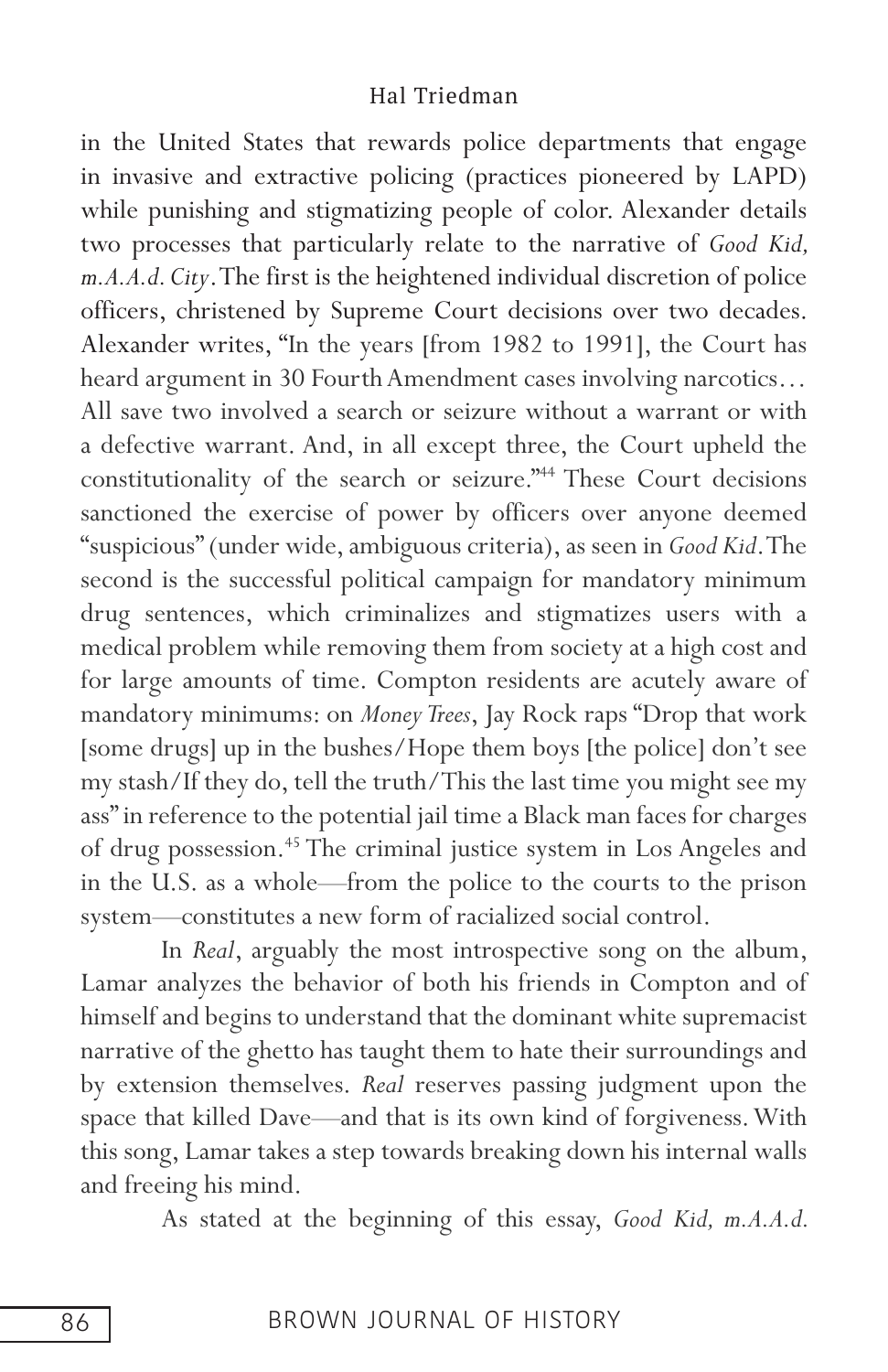*City* ends with *Compton*, a celebration of Lamar's city. "Ain't no city quite like mine," he raps, even though Compton's dark history of discrimination, racism, and violence is really the history of every city in the United States. One gets the sense that Lamar is referring to something more. When he sees the city, he feels hope and life and a sense of wonder: hope nearly forced out of him by failed systems of governance, life nearly beaten out of him by gang members and cops, and a sense of wonder nearly squeezed out of him by the crushing grief of a best friend's death. His sense of wonder prevails, in part, because when he looks at Compton and embraces it despite its flaws and tormented past, he starts to love himself, too.

#### *Edited by Daniel Schreck*

# **ENDNOTES**

<sup>1</sup>Thomas M. Shapiro, *The Hidden Cost of Being African American: How Wealth Perpetuates Inequality* (New York: Oxford UP, 2004), 6.

2 Shapiro; Linda Darling-Hammond, "THE COLOR LINE IN AMERICAN EDU-CATION: Race, Resources, and Student Achievement," *Du Bois Review: Social Science Research on Race* 1.2 (2004), 214-217; Michelle Alexander, *The New Jim Crow: Mass Incarceration in the Age of Colorblindness* (New York: New Press, 2010).

<sup>3</sup> In this essay, the term *ghetto* refers to areas, typically in or adjacent to urban centers, which are mostly inhabited by people of color who have little access to income or capital. Due to their lack of physical, financial, and cultural resources, these areas often manifest severe social problems and are therefore themselves seen *as* problems.

4 GKMC, *Compton.*

<sup>5</sup> Brown et al., "The Ghettoization of Blacks in Los Angeles: The Emergence of Street Gangs," *Journal of African American Studies* 16.2 (2012), 210.

6 W.E.B. Du Bois, "Colored California," *Los Angeles California Eagle*, September 5, 1914, 24.

7 Carolyn B. Aldana and Gary A. Dymski, "Urban Sprawl, Racial Separation, and Federal Housing Policy in Southern California." In *Up Against the Sprawl: Public Policy*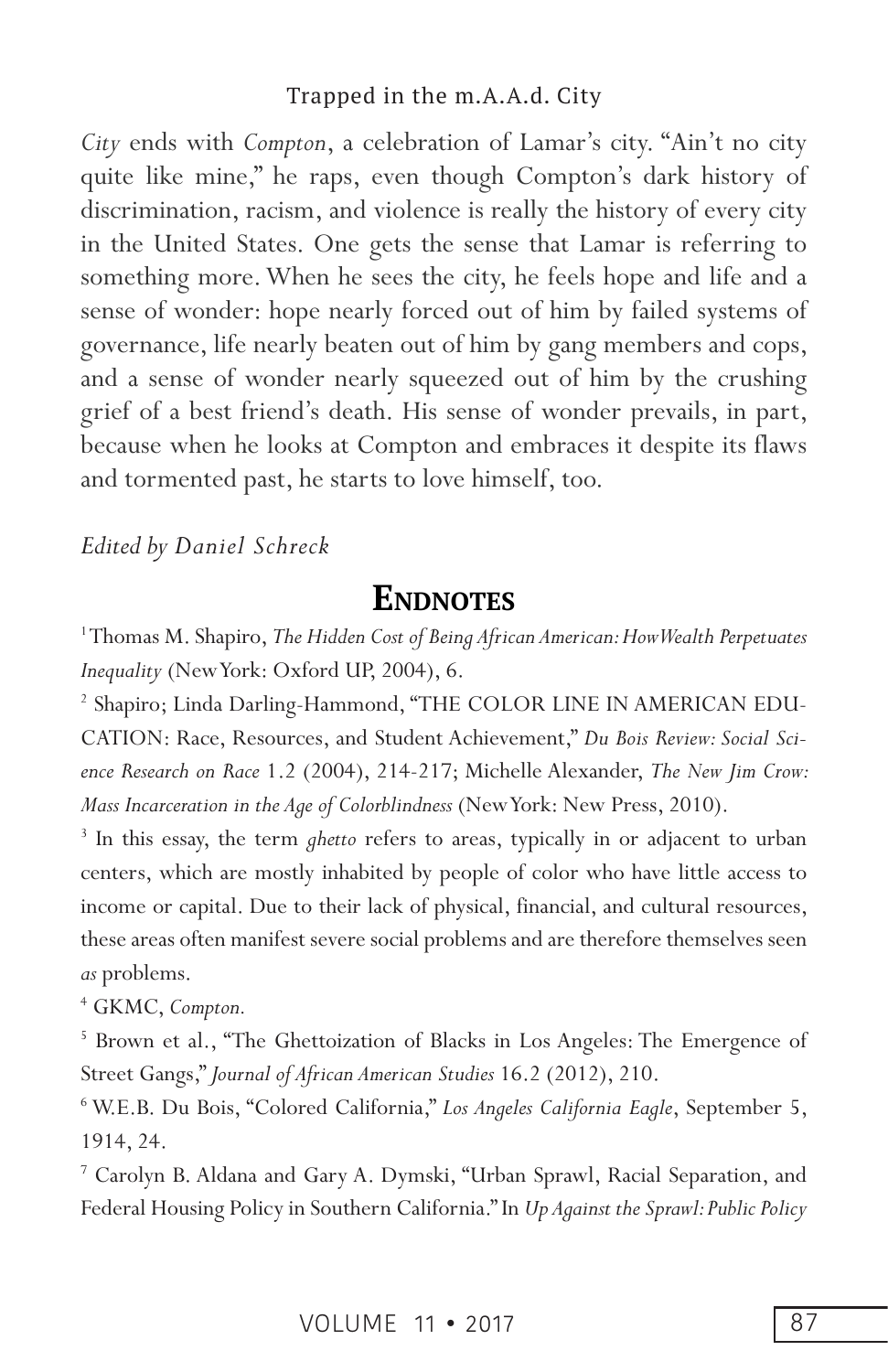*and the Making of Southern California,* ed. Jennifer Wolch et al. (Minneapolis: University of Minnesota Press, 2014), 1; Lynette Parker, "Theorizing the Ghetto: The Intersection of Resources, Pyschology, and Oppression in the Construction of Black Identity and Consciousness," Thesis, UC Berkeley, 2013, 13.

8 Brown et al., 211-213.

9 Albert Camarillo, "Going Back to Compton: Real Estate, Racial Politics, and Black-Brown Relations," *Doing Race: 21 Essays for the 21st Century,* ed. Hazel Rose Markus and Paula M. L. Moya (New York: W.W. Norton & Co., 2010), 281-282. <sup>10</sup> Brown et al., 215-216.

<sup>11</sup> Brown et al., 214-215.

12 Ta-Nehisi Coates, "The Case for Reparations," *The Atlantic* (June 2014), accessed September 15, 2015, https://www.theatlantic.com/magazine/archive/2014/06/the-case-for reparations/361631/.

<sup>13</sup> Aldana and Dymski, 3.

 $14$  Brown et al., 217.

<sup>15</sup> George Lipsitz, *The Possessive Investment in Whiteness: How White People Profit from Identity Politics* (Philadelphia, Temple UP, 2006), 1.

16 Parker, 13.

<sup>17</sup> Ibid, 14.

 $18$  Ibid.

19 Brown et al., 216; 218.

<sup>20</sup> Camarillo, 284.

<sup>21</sup> Aldana and Dymski, 2.

 $22$  Ibid, 4-5.

23 Parker, 15.

 $24$  Ibid, 26.

- <sup>25</sup> Camarillo, 278.
- <sup>26</sup> Brown et al., 219-21.
- <sup>27</sup> Ibid, 222-24.
- 28 Camarillo, 284.
- 29 Aldana and Dymski, 6-7.

<sup>30</sup> Camarillo, 285.

31 Benjamin Mueller, "Housing Discrimination Hasn't Disappeared," *Los Angeles Times,*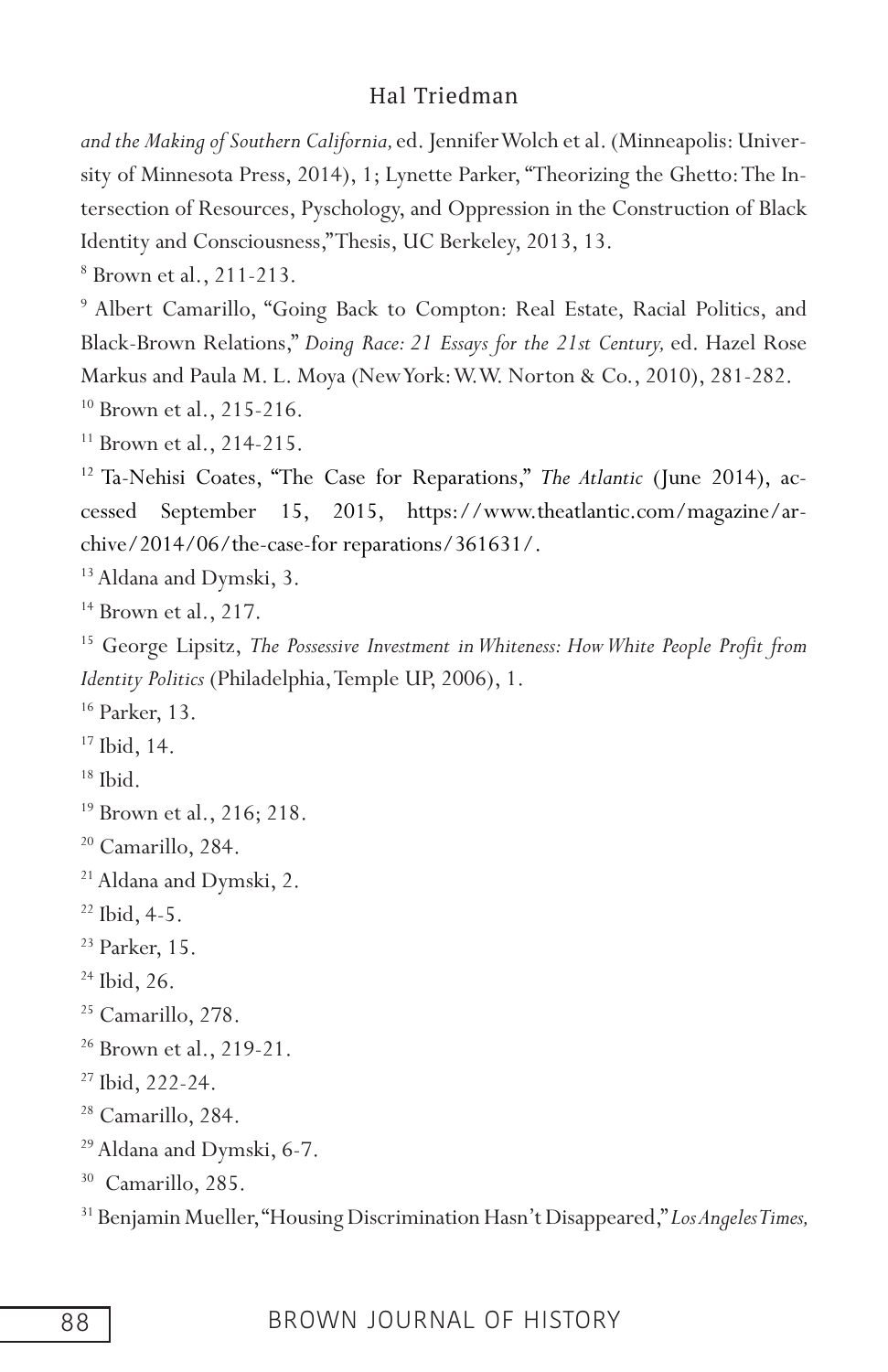June 14, 2013, accessed December 6, 2016. http://articles.latimes.com/2013/ jun/14/news/la-ol-housing-discrimination-hasnt-disappeared-20130614.  $32$  Aldana and Dymski, 10.

<sup>33</sup> David R. Williams and Ruth Williams-Morris, "Racism and Mental Health: The African American Experience, " *Ethnicity & Health* 5.3-4 (2000).

<sup>34</sup> Steve Herbert, "The Geopolitics of the Police: Foucault, Disciplinary Power and the Tactics of the Los Angeles Police Department," *Political Geography* 15.1 (1996): 48-49.

35 Ruth Wilson Gilmore and Craig Gilmore, "Beyond Bratton," in *Policing the Planet: Why the Policing Crisis Led to Black Lives Matter,* ed. Jordan T. Camp and Christina Heatherton (London: Verso, 2016), 176.

36 Ibid, 177.

 $37$  Ibid.

 $38$  Herbert, 51.

<sup>39</sup> Robert Reinhold, "Violence and Racism are Routine in Los Angeles Police, Study Says," *New York Times,* July 10, 1991, accessed December 6, 2016, http://www.nytimes.com/books/98/02/08/home/rodney-report.html.

 $40$  Herbert, 52.

41 Gilmore and Gilmore, 181-83.

42 Herbert, 54.

43 GKMC, *Good Kid.*

<sup>44</sup> Alexander, 19.

45 GKMC, *Money Trees.*

# **BIBLIOGRAPHY**

Aldana, Carolyn B., and Gary A. Dymski. "Urban Sprawl, Racial Separation, and Federal Housing Policy In Southern California." In *Up Against the Sprawl: Public Policy and the Making of Southern California*, edited by Jennifer Wolch, Maneul Pastor Jr., and Peter Dreier*.* Minneapolis: University of Minnesota Press, 2004.

Alexander, Michelle. *The New Jim Crow: Mass Incarceration in the Age of Colorblindness*  New York: New Press, 2010.

Brown, Gregory Christopher, James Diego Vigil, and Eric Robert Taylor. "The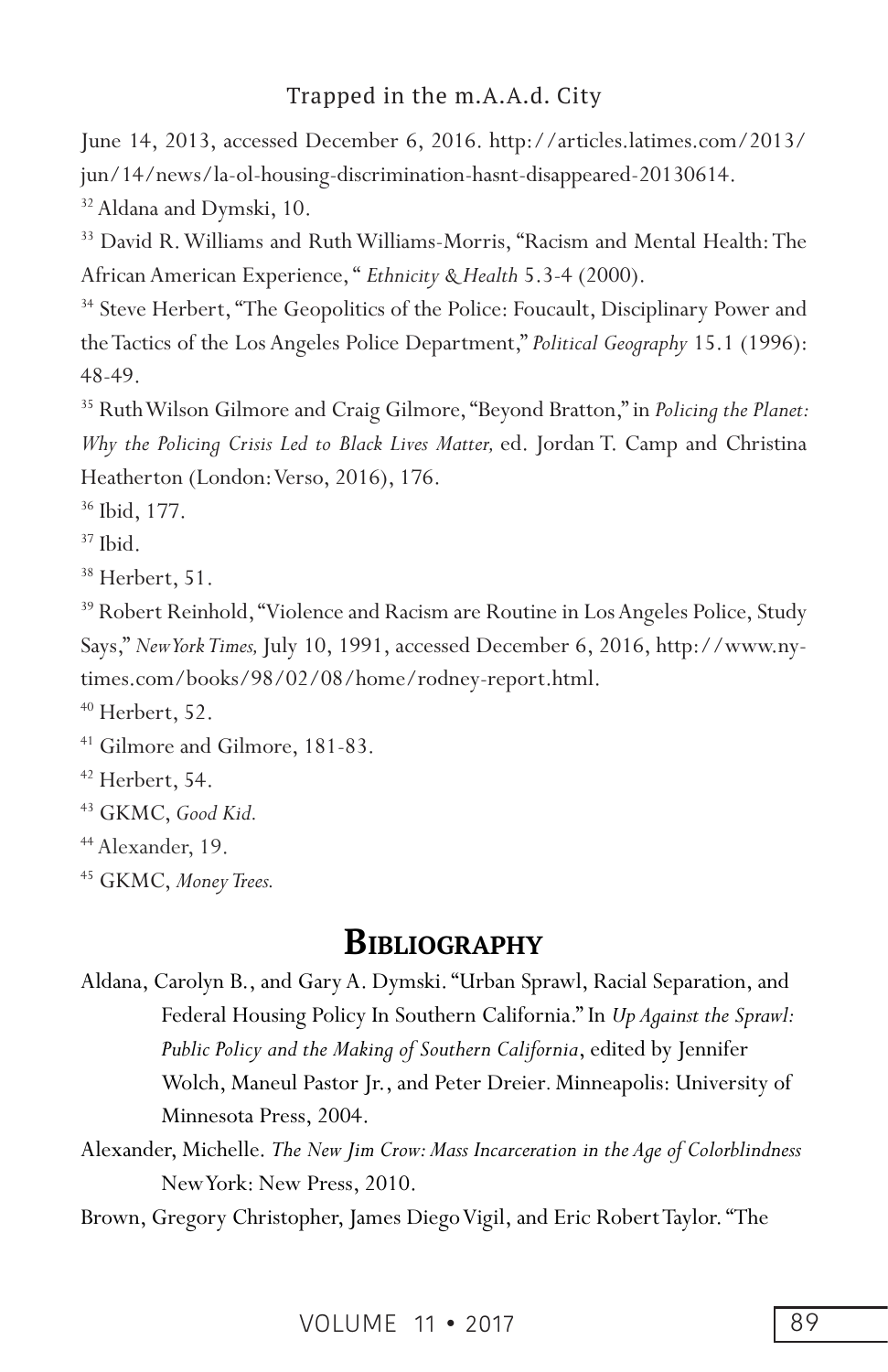Ghettoization of Blacks in Los Angeles: The Emergence of Street Gangs." *Journal of African American Studies* 16.2 (2012): 209-25.

Camarillo, Albert M. "Going Back to Compton: Real Estate, Racial Politics, and Black-Brown Relations." *Doing Race: 21 Essays for the 21st Century*, edited by Hazel Rose Markus and Paula M. L. Moya. New York: W.W. Norton & Co., 2010.

- Coates, Ta-Nehisi. "The Case for Reparations." *The Atlantic* (June 2014). Accessed September 15, 2015. https://www.theatlantic.com/magazine/ archive/2014/06/the-case-for-reparations/361631/.
- Darling-Hammond, Linda. "THE COLOR LINE IN AMERICAN EDUCATION: Race, Resources, and Student Achievement." *Du Bois Review: Social Science Research on Race* 1.2 (2004).
- Du Bois, W.E.B. "Colored California." *Los Angeles California Eagle,* September 5, 1914.
- Gilmore, Ruth Wilson, and Craig Gilmore. "Beyond Bratton." In *Policing the Planet: Why the Policing Crisis Led to Black Lives Matter*, edited by Jordan T. Camp and Christina Heatherton. London: Verso, 2016.
- Herbert, Steve. "The Geopolitics of the Police: Foucault, Disciplinary Power and the Tactics of the Los Angeles Police Department." *Political Geography* 15.1 (1996): 47-59.
- Lamar, Kendrick, Jay Rock, Drake, MC Eiht, Anna Wise, and Dr Dre. *Good Kid, M.A.A.d. City: A Short Film*. Aftermath/Interscope, 2012. MP3.
- Lipsitz, George. *The Possessive Investment in Whiteness: How White People Proft from Identity Politics*. Philadelphia: Temple UP, 2006.
- Massey, Douglas S., and Nancy A. Denton. *American Apartheid: Segregation and the Making of the Underclass*. Cambridge, MA: Harvard UP, 1993.
- Mueller, Benjamin. "Housing Discrimination Hasn't Disappeared." *Los Angeles Times*. June 14, 2013. Accessed December 6, 2016. http://articles. latimes.com/2013/jun/14/news/la-ol-housing-discrimination-hasntdisappeared-20130614.
- Parker, Lynette. "Theorizing the Ghetto: The Intersection of Resources, Psychology, and Oppression in the Construction of Black Identity and Consciousness." Thesis. UC Berkeley, 2013.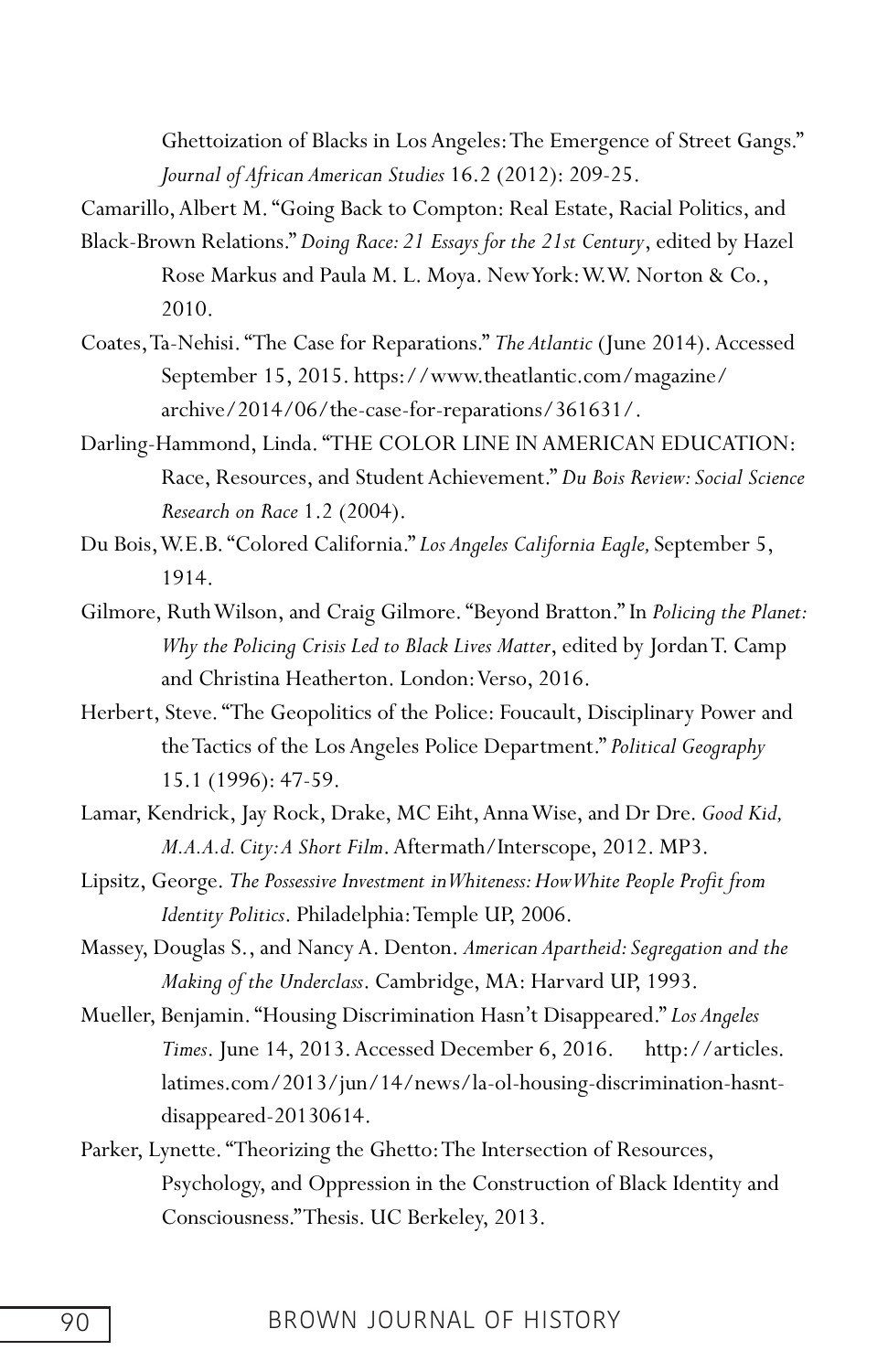- Reinhold, Robert. "Violence and Racism Are Routine In Los Angeles Police, Study Says." *New York Times*, July 10, 1991. Accessed December 6, 2016. http://www.nytimes.com/books/98/02/08/home/rodney-report. html.
- Shapiro, Thomas M. *The Hidden Cost of Being African American: How Wealth Perpetuates Inequality*. New York: Oxford UP, 2004. Print.
- Williams, David R., and Ruth Williams-Morris. "Racism and Mental Health: The African American Experience." *Ethnicity & Health* 5.3-4 (2000): 243-68.